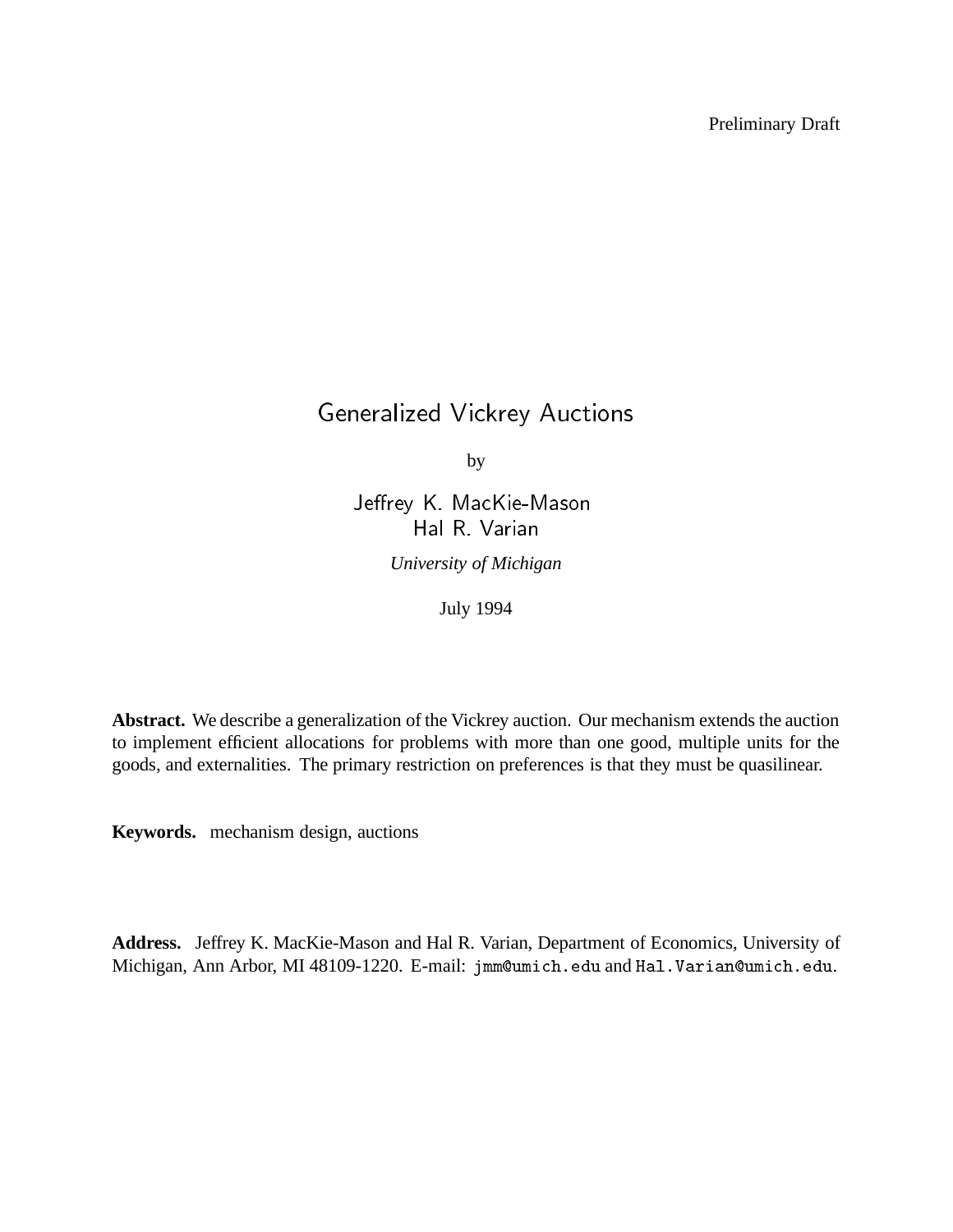#### **Generalized Vickrey Auctions**

Jeffrey K. MacKie-Mason Hal R. Varian

Suppose that you want to assign a good to one of two agents in a Pareto efficient way. Agent  $i$ values the good at  $v_i$ , so Pareto efficiency dictates that the good should go to the agent  $\langle BR \rangle$  with the highest value. Vickrey (1961) suggests asking the agents to bid on the good and awarding the good to the highest bidder at the second highest price.

This mechanism has the following desirable property. It is a dominant strategy for each agent to truthfully reveal his true value; hence if each agent plays a dominant strategy the outcome will be Pareto efficient.

To see this, suppose that agent i bids  $b_i$ . The expected payoff to agent 1 is

$$
Prob[b_1 > b_2][v_1 - b_2].
$$

If  $v_1 - b_2 > 0$ , then agent 1 can make the probability of winning 1 by reporting  $b_1 = v_1$ . On the other hand if  $v_1 < b_2$  agent 1 can make the probability of winning 0 by reporting  $b_1 = v_1$ . If  $v_1 = b_2$  any bid is optimal. Hence, reporting the truth is always an optimal <BR> strategy, no matter what the other party reports.

The same argument works if there are  $n$  agents: award the good to the agent with the highest bid and charge him the second highest price. If there are  $k$  units of the good to sell, and each agent wants only a single unit, one can award the goods to the  $k$  highest bidders at the  $k<sup>th</sup>$  highest price.

But what happens if agents want more than one unit of the good? What if there are externalities among the agents so that one agent cares about whether one of the other agents gets the good?

In this note we generalize the Vickrey auction to these situations. We show that the Vickrey auction is closely related to the Clarke-Groves mechanism (Clarke (1971), Groves (1973)), a fact that has been widely observed. However, perhaps it has not been sufficiently appreciated just how general the Vickrey auction is.

The closest analysis to this one is Demange, Gale, and Sotomayor (1986). See also Roth and Sotomayor (1990) for a nice treatment of incentive compatibility. However, it appears that these authors treat only the case where each agent wants a single unit of the good and there are no externalities.

## **1. Preliminaries**

Suppose that there are  $a = 1, \ldots, A$  agents. Agent a can take some action  $x_a$  (e.g., choose a bundle of goods). The set of actions taken by all the agents is  $x = (x_1, \ldots, x_A)$ . The set of all actions, except for  $x_a$ , is denoted by  $x_{-a}$ . A feasible set of actions satisfies the condition  $F(x) = F (x_a, x_{-a}) = 0.$ 

Agent a's utility function has the quasilinear form

$$
u_a(x)+m_a,
$$

This work was supported by the National Science Foundation Grants SES-8800114 and SES-9122240.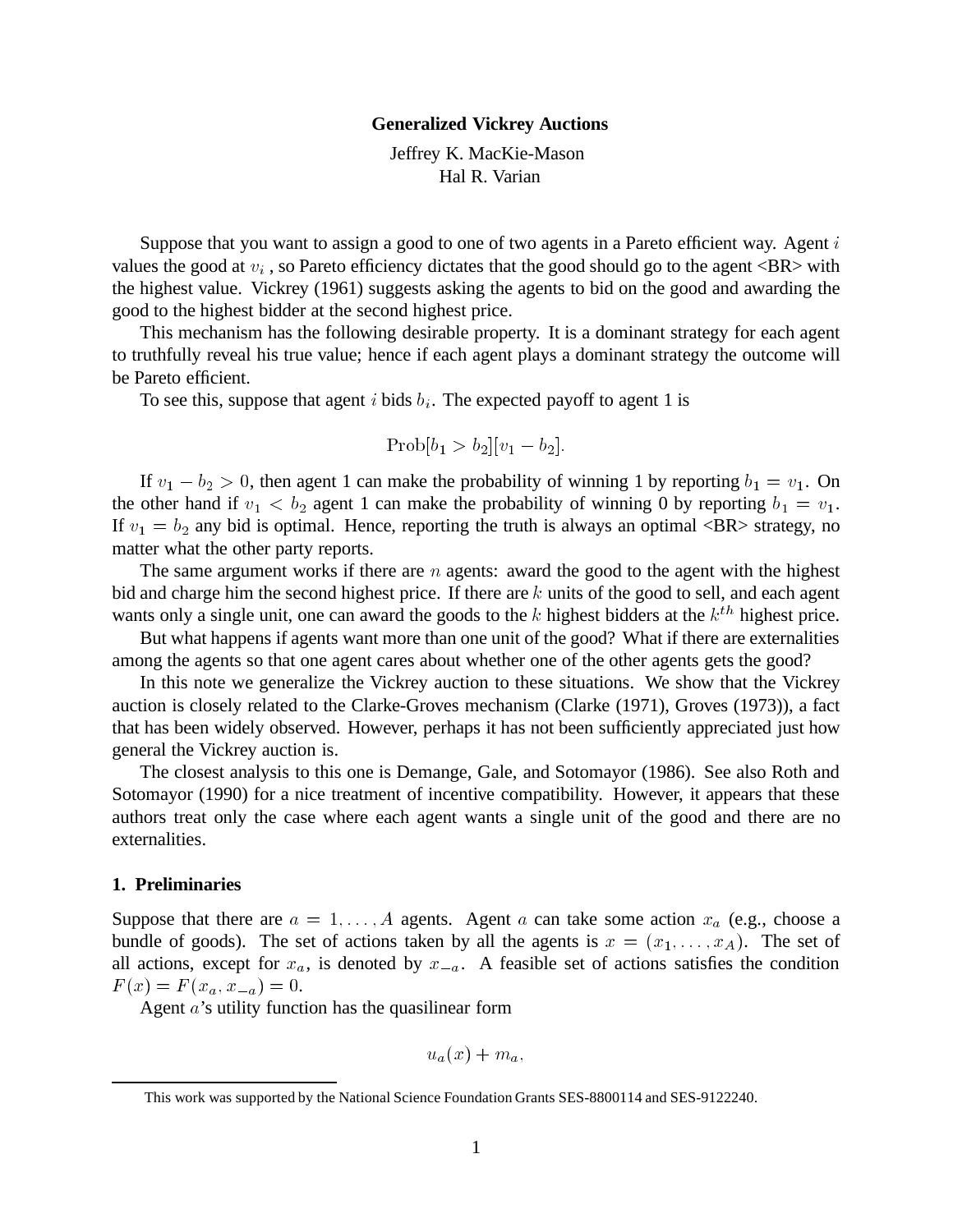where  $m_a$  is the amount of "money" held by agent a. The initial endowment of money held by agent a is  $\bar{m}_a$ . Note that an agent's utility depends on the whole set of actions taken; thus there can be arbitrary patterns of externalities among the agents.

A Pareto efficient allocation maximizes the sum of the utilities:

$$
\max(x) = \sum_{a=1}^{A} [u_a(x) + m_a]
$$

$$
F(x) = 0
$$

$$
\sum_{a=1}^{A} m_a = \sum_{a=1}^{A} \overline{m}_a.
$$

If we assume that the utility functions are strictly concave there will be a unique value of  $x^*$ that solves this problem. The Pareto efficient frontier is then described by  $(u_a(x_a^*) + m_a)$  where  $\sum_{a=1}^{A} m_a = \sum_{a=1}^{A} \bar{m}_a.$ 

#### **2. Incentive Compatible Implementation**

Consider the following Generalized Vickrey Auction (GVA).

- 1. Each agent a reports a utility function  $r_a(\cdot)$ .
- 2. The planner computes

$$
x^* = \arg\max_a \sum_a r_a(x)
$$

subject to

$$
F(x) = 0
$$

and assigns action  $x_a^*$  to agent  $a = 1, \ldots, A$ . Then compute

$$
W_{-a}(x^*) = \sum_{b \neq a} r_b(x^*)
$$

which is the total valuation of all agents other than  $\alpha$  according to their reported utility functions.

3. Agent  $a$  receives payoff

$$
u_a(x^*) - [G_a(r_{-a}) - W_{-a}(x_a^*)],
$$

where  $G_a(r_{-a})$  is an arbitrary function of the other agents' reported utilities. We claim that it is a dominant strategy for each agent to report his or her true utility function. To see this, note first that a necessary condition for the maximization in item (2) is that  $x^*$  maximizes  $r_a(x) + W_{-a}(x_a)$ . Agent  $a$ 's true payoff is given in item (3). It follows that agent  $a$  will maximize his payoff by setting  $r_a(\cdot) = u_a(\cdot)$ . The set of actions taken will then be the actions that maximize the sum of the true utility functions.

There is no guarantee that the government's budget will balance; in fact, in general it will not. However, the function  $G_a(r_{-a})$  can be chosen to help with this problem. One interesting choice is given by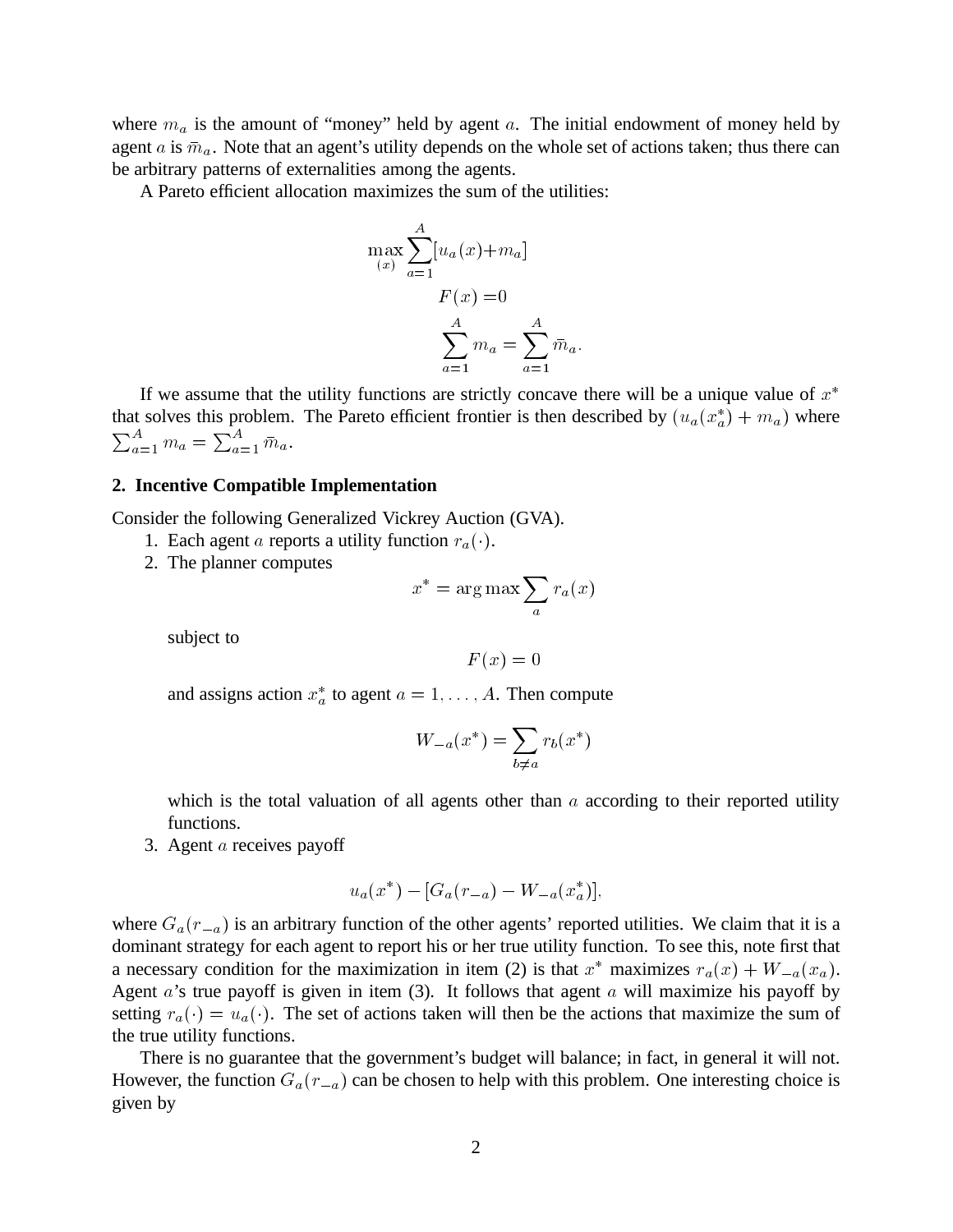$$
G_a(r_{-a}) = \max_x \sum_{b \neq a} r_b(0, x_{-a})
$$

subject to

$$
F(0, x_{-a}) = 0.
$$

This is the "second-price" analogue to the original Vickrey auction. Each agent is charged the total social surplus that would be possible if that agent did not participate in the auction at all. The result, then, is that the net payoff received by agent  $a$  is the net increment in total surplus that his participation creates.

If the only externalities are negative, not positive, then the auction raises non-negative revenue. With negative externalities,  $G_i > W_{-i}$ , for all agents i, because the other agents are better off with a *not* participating.<sup>1</sup> That means that each agent pays a non-negative amount for her allocation. If there are costs of production, these can be simply recovered by adding them to  $G_a$  without changing the problem, since the production costs do not depend on the bid values.

As a simple example, consider the original Vickrey problem: one unit of one good, winnertakes-all; assume there are only two bidders,  $a$  and  $b$ . In that case, the person with the highest reported utility gets  $u_a + [0 - u_b]$ .  $u_b$  is the surplus that the second bidder would get if a *did not participate*, because b would then get the good. This is the standard Vickrey rule: bidder a gets the good, pays bidder b's bid (which truthfully revealed b's valuation), and keeps the net,  $u_a - u_b$ . The loser, of course, gets  $0+[u_a-u_a]=0$ .

#### **3. Examples**

For these examples, we implement the GVA using the specific  $G_a(r_{-a})$  function suggested above.

## *GVA with 0-1 good*

Suppose that there are two agents and a single good so that  $x_a$  is zero or one. The utility of agent  $a$ is  $v_a x_a$ , and suppose that agent 2 has the highest value of the good. Using a GVA, agent 2's payoff is

$$
v_x x_2 - [G_2(r_{-2}) - W_{-2}(x^*)].
$$

Let  $b_1 = r_1({1, 0})$ , that is, the value from getting the good as reported by agent 1. Then, we can evaluate  $G_2$  and  $W_{-2}$  to get

$$
v_2x_2 - [b_1 - b_1(1 - x_2)] = [v_2 - b_1]x_2.
$$

If  $b_2 > b_1$  the auctioneer will set  $x_2 = 1$  and if  $b_2 < b_1$  the auctioneer will set  $x_2 = 0$ . Truthfully setting  $b_2 = v_2$  ensures that agent 2 achieves the optimal utility in either case.

<sup>&</sup>lt;sup>1</sup> Though not usually phrased this way, the *second price* in the traditional Vickrey auction is actually the correct congestion price: when <sup>a</sup> gets the good, that causes congestion and crowds out <sup>b</sup>'s consumption. The social cost of that congestion is the utility foregone by <sup>b</sup>.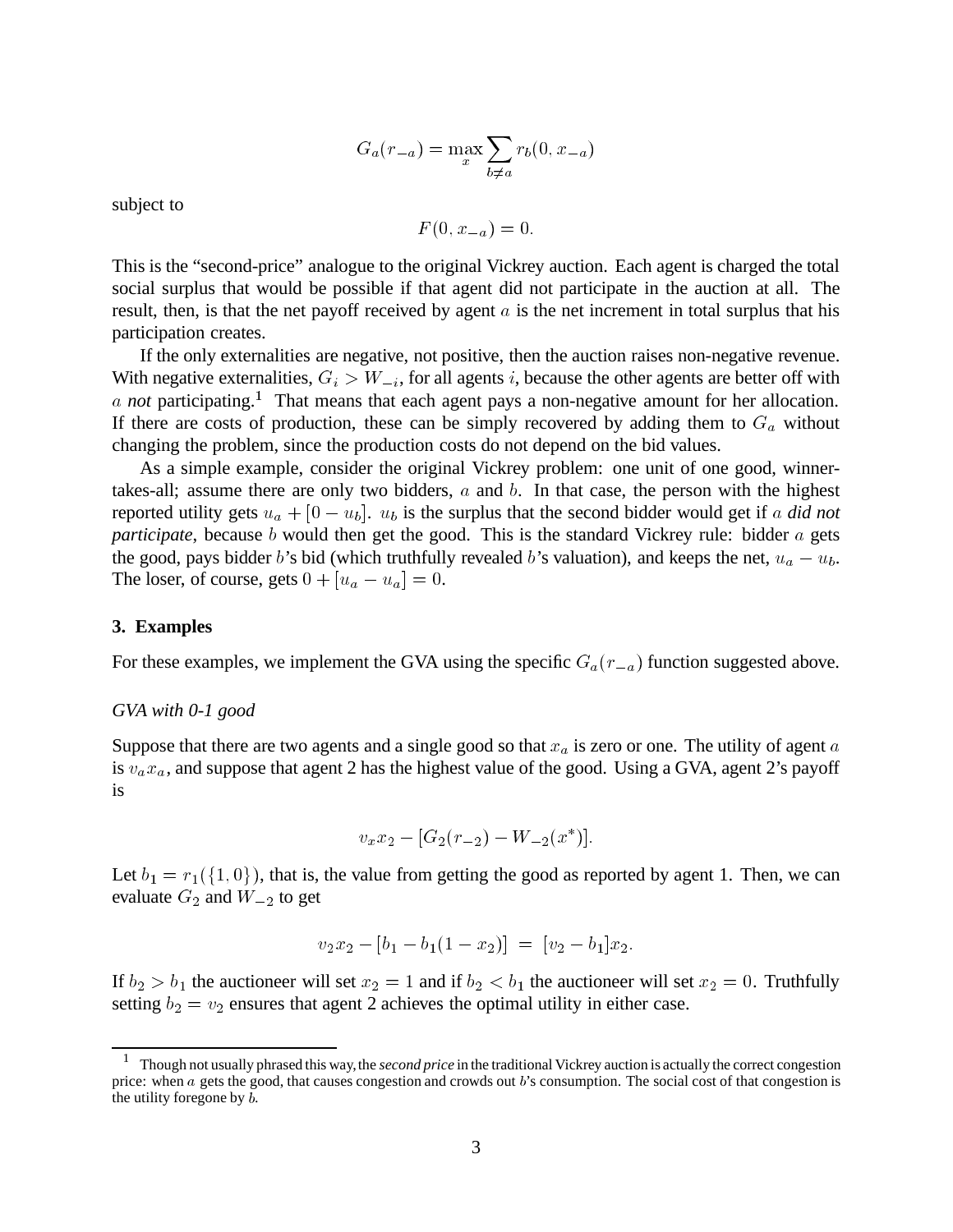#### *GVA with multiple units*

Suppose that there are 3 units of the good to be sold. Agent 1 is willing to pay (10,8,6) for 1,2 or 3 units of the good; agent 2's willingness to pay is (9,7,5). Pareto efficiency requires that the 2 units of the good go to agent 1, and that 1 unit goes to agent 2. The competitive equilibrium involves a price p where  $8 \ge p > 7$ .

The GVA assigns the Pareto efficient amounts to the agents. Agent 1 pays  $12 = 7 + 5$ . This is how much welfare would be generated by the two goods that agent 1 holds if agent 1 were not present. Similarly, agent 2 pays 6 for his one unit of the good. Hence each agent ischarged the opportunity cost of his holdings.

## *GVA with buyer and seller*

There are two agents who value a good at  $v_1$  and  $v_2$ . Agent 2 has an initial endowment of 1 unit of the good; agent 1 has 0 units of the good. Let x denote how much of the good he transfers to agent 1. Under the dominant strategy of truthful revelation, the agents' payoffs are:

$$
v_1x + v_2(1-x) - v_2 = (v_1 - v_2)x
$$
  

$$
v_2(1-x) + v_1x - v_1 = (v_1 - v_2)x + (v_2 - v_1).
$$

It is easy to verify that if  $v_1 > v_2$ , agent 1 receives the good and has utility  $v_1 - v_2$ . If  $v_2 > v_1$ , agent 2 receives the good and gets utility  $v_2 - v_1$ . In both cases the agent that doesn't have the good receives 0 utility.

Essentially each person states a value; the person who states the highest value gets the good at the price stated by the *other* person. The person who states the lower value gets 0.

## *GVA with congestion externalities*

Suppose that there are 2 agents and agent a has a concave differentiable utility function  $u_a(x)$  =  $U_a(x_a) - C_a(x_b)$ . Suppose further that agent a satiates at  $\bar{x}_a$ . The dominant strategy equilibrium is then  $(\bar{x}_a, \bar{x}_b)$  but Pareto efficiency would require a choice  $(x_a^*, x_b^*)$  that satisfies the condition

$$
u'_a(x_a^*) = c'_b(x_a^*)
$$
 for  $a = 1, 2$ .

Under the GVA agent a would report  $R_a(\cdot) - D_a(\cdot)$ . The auctioneer would choose  $x^*$  to maximize the sum of the reported utilities:

$$
R_a(x_a) - D_a(x_b) + R_b(x_b) - D_b(x_a).
$$

The auctioneer then calculates  $W_{-a}(x^*) = R_b(x_b^*) - D_b(x_a^*)$ , and likewise for  $W_{-b}(x^*)$ . Agent a's payoff is

$$
U_a(x_a^*) - C_a(x_b^*) + R_b(x_b^*) - D_b(x_a^*) - G_a(r_{-a})
$$

so clearly a wants to report

$$
R_a(\cdot) - D_a(\cdot) \equiv U_a(\cdot) - C_a(\cdot).
$$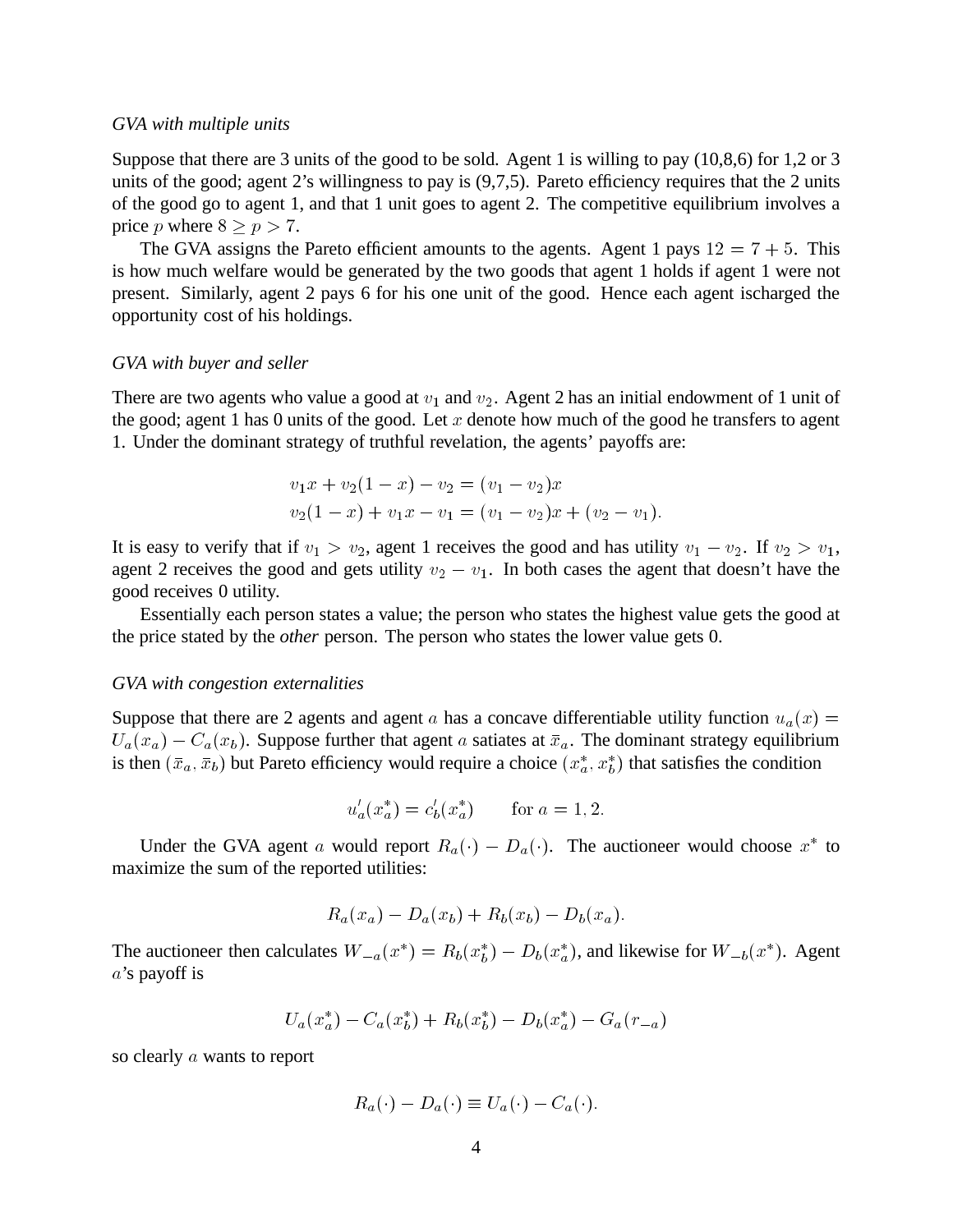Now, if we let the arbitrary term  $G_a(r_{-a}) = \max_x \sum_{b \neq a} r_b(0, x_{-a})$ , which in this case is  $G_a(r_{-a}) = R_2(\bar{x}_2) - D_2(0)$ , a's payoff is clearly less than his direct utility,  $U_a(x_a^*) - C_a(x_b^*)$ . Indeed,  $a$ 's payoff is reduced below his direct utility by precisely the incremental surplus that  $b$ loses as a result of the congestion externality imposed by a's participation. Thus, each agent is charged for the congestion cost that it imposes on the other agent.